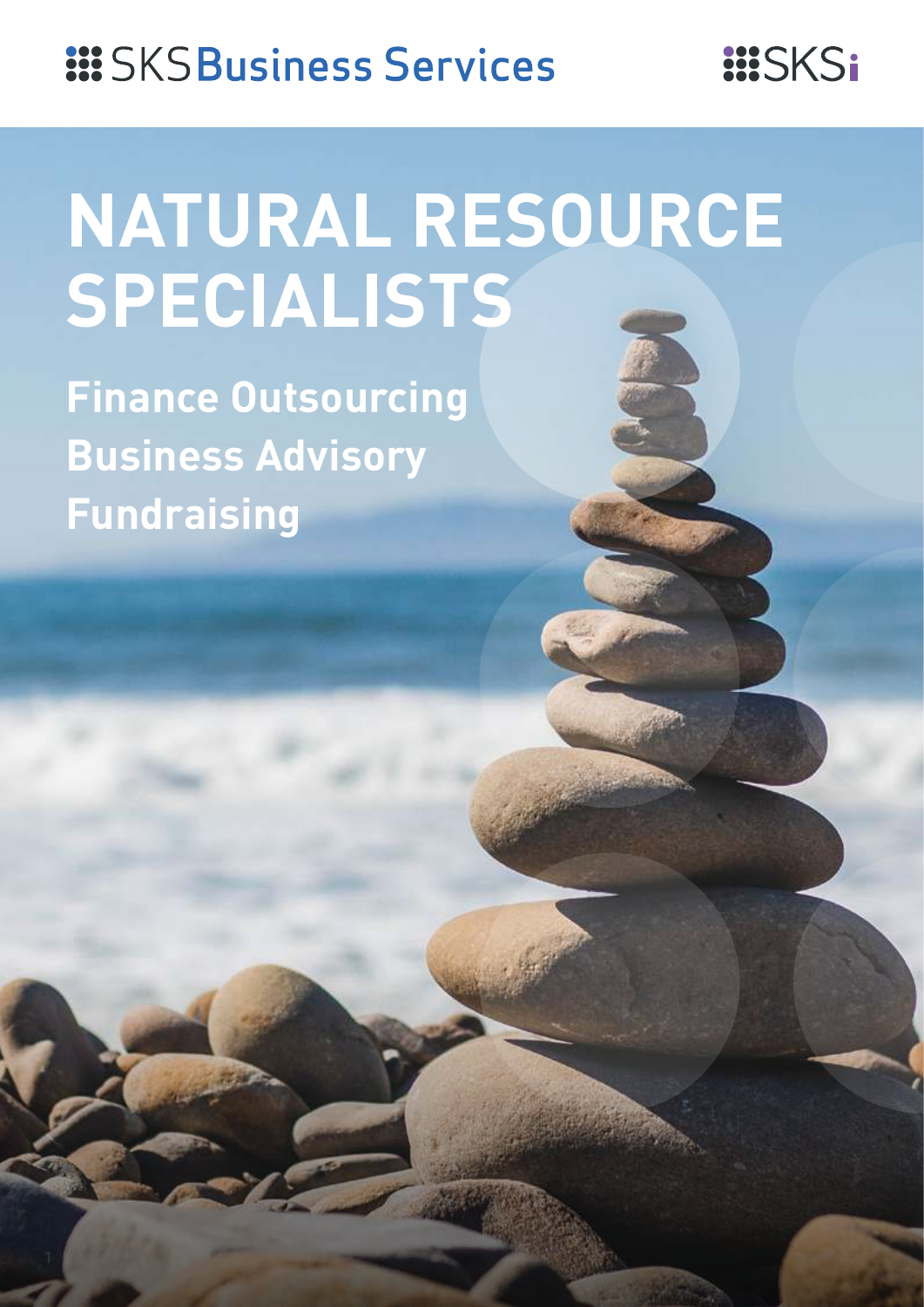**SKS Business Services is a full-service group of Chartered Accountants who have strong experience in the Natural Resource sector. Together with SKSi, a sister company within the group, we provide integrated support to entities in exploration and growth phases as well as those requiring restructuring to assist cash flow.**

## **Key skills are:**

- Fundraising assistance including Financial Modelling
- • Restructuring and Business Advisory services
- Finance Function Outsourcing with savings up to 50% over internal resource costs\*
- Providing interim Chief Financial Officers

\*SKS runs the outsourced finance function for several global mining entities including Rambler Metals & Mining Plc, Consolidated Nickel Mines Ltd, Mandalay Resources and Black Dragon Gold.

# **This diagram provides an oversight into how SKS can support a business from start-up throughout its lifecycle:**

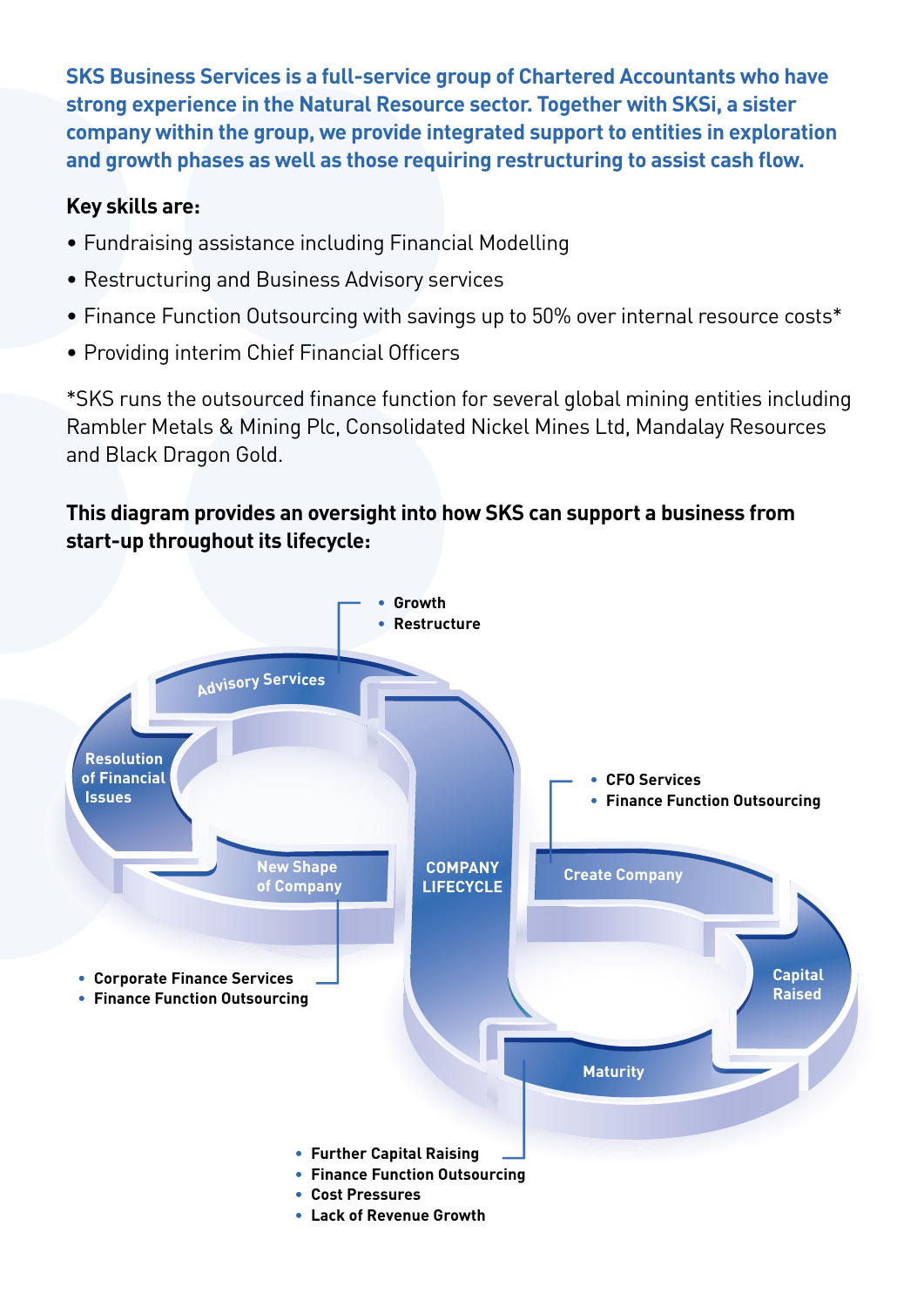**SKS have significant experience in the Natural Resources sector. We have assisted companies at all stages of their lifecycle, including dealing with some challenging financial issues that threatened the investments in those companies. Below are examples of the assistance SKS have provided in the Natural Resources sector.**



#### **The Client Issue**

In Zambia we were engaged by Consolidated Nickel Mines Ltd, the UK Shareholding Company of a mining operation in Zambia to investigate the overall debt position and consider the financial management controls of the company. Shareholders had concerns about systemic financial failings on site.

#### **Our Solution**

At short notice, our investigation team attended site to execute a thorough review of the financial operation. The level of mismanagement uncovered by SKSi resulted in preparing and delivering plans for the management of significant debt levels. Reporting to the shareholders on the issues uncovered resulted in taking control of day-today financial management from the incumbent team.

#### **The Outcome**

Working with a new Senior Management Team, SKSi revised and implement new financial Standard Operating Procedures and ensured proper controls were instigated, so allowing for the continued support from investors enabling a financial restructuring which provided longterm financial stability for the mine.

### RAMBLER METALS & MINING PLC

#### **The Client Issue**

Rambler Metals and Mining Plc is a UK stock market listed company with a copper mining operation in Newfoundland. The impact of Covid-19 on physical mining operations and a subsequent fall in the price of copper due to the economic slow-down caused by the pandemic had rendered the company in a difficult financial position. At the time of our appointment the company had creditors of US\$18 million.

#### **Our Solution**

We were appointed to investigate and advise on a restructuring of the company debt to meet the requirements of the funders and protect the existing investment of

the company shareholders. Having reviewed the company finances alongside the CFO we proposed a restructuring of the existing debt and successfully negotiated terms with the majority of the creditors which brought financial stability and enabled a subsequent fundraising.

#### **The Outcome**

The company was able to secure a US\$13m refinancing package without the need for a formal insolvency process that would have significantly impacted on the investment held and secured the long-term future of the company.



#### **The Client Issue**

Black Dragon operates across 3 geographical locations (Australia, Europe & Canada). The departure of their CFO led to the appointment of SKS to assist with a review of the accounting processes and the transition to the current reporting set up. The initial phase was quite challenging due to the reporting requirements, including quarterly cash flow, half-year reporting, and restatement of the FY19 Annual Report to both the ASX and Sedar.

#### **The Outcome**

All reports and financial statements were prepared ahead of schedule and within budget.

"With the SKS team assisting me, the transition went extremely well, and we now have a professional setup. As a result, we have streamlined our reporting function which has improved our internal decision-making. In addition, we are saving nearly 40% compared to our previous finance team costs. I could not have managed nor taken on this new role without SKS and as a result, I can highly recommend them for your requirements". **Gabriel Chiappini, CFO & Company Secretary.**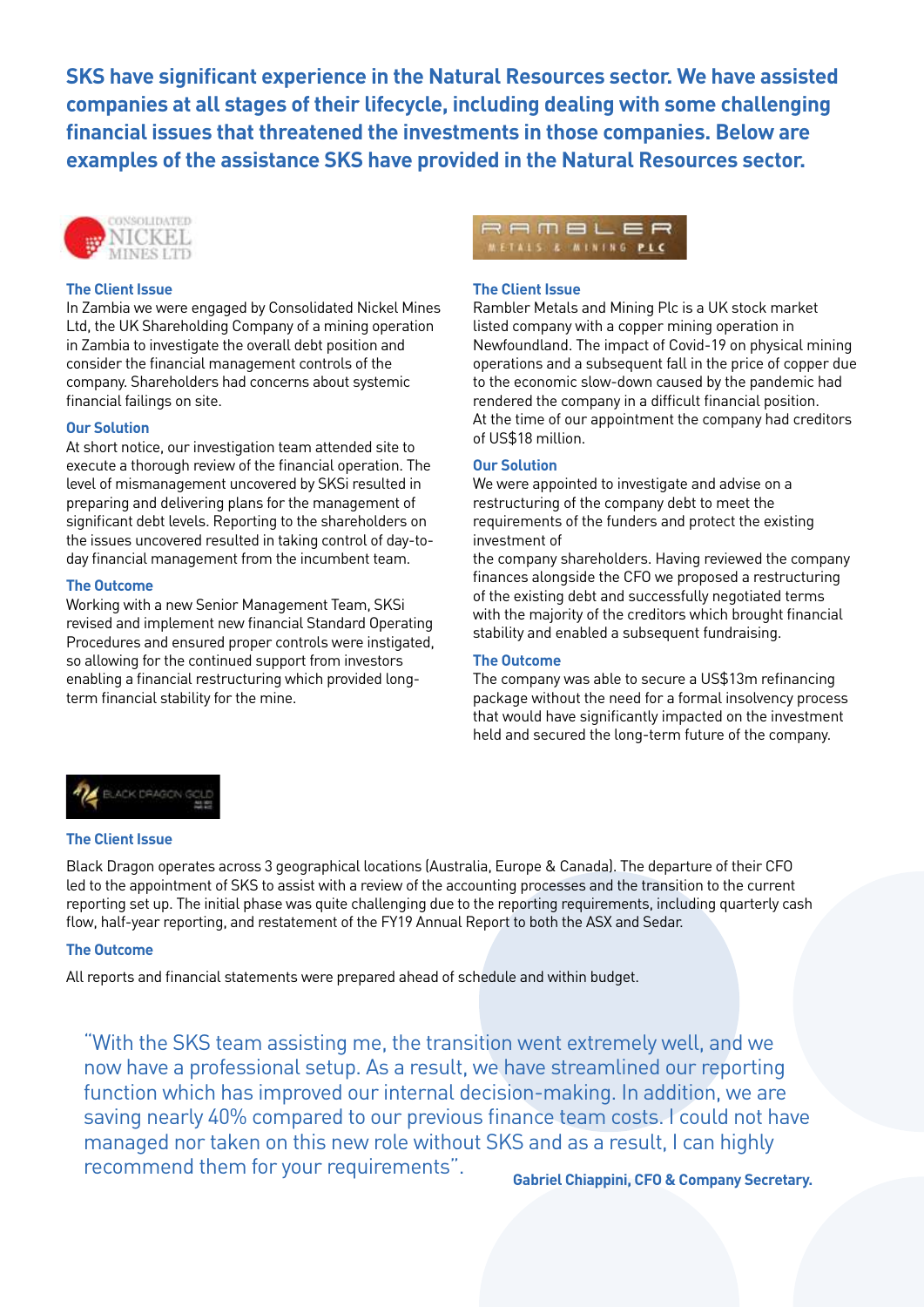# **THE NATURAL RESOURCES TEAM**



### **Marc Westwood - Business Development Director**

Marc Westwood is the Business Development Director for the Natural Resource sector. He has over 15 years professional service experience. Marc approaches every new client with personal attention, tailored solutions and a strategy that drives client success, efficiency and profitability.



## **Sanjay Swarup - CEO & Founder, SKS Business Services**

Sanjay Swarup, CEO & Founder (ACA), has over 27 years' experience of accounting and advisory experience. He is a chartered accountant and MBA from Cranfield School of Management. He has in depth experience in the sector starting from working at BP Exploration and Production (E&P) where he prepared plans (capex, revenue and costs) for \$8bn of capital spend on capital programmes >\$100m each and monitored implementation.

He has acted as a CFO for companies in the sector, and is currently CFO for Leading Edge Materials, a Canadian based exploration company. He has experience across a range of businesses from start-ups to large public companies.

Sanjay founded SKS Business Services in 2008, and it is now an £18m turnover group of Chartered Accountants with 30 offices across with 220 staff in the UK, and 400 staff in our back offices in India. A full range of services are offered, including Audit, Tax, and finance function outsourcing.



## **Mark Phillips - Member of the Executive Board, SKSi**

Mark Phillips is a member of the Executive Board of SKSi and a licensed insolvency practitioner. Mark has worked in professional practice since 1988 and has advised in a broad swathe of industries and has dealt with matters both in the UK and offshore, including property, construction, food wholesale, online gambling and engineering.